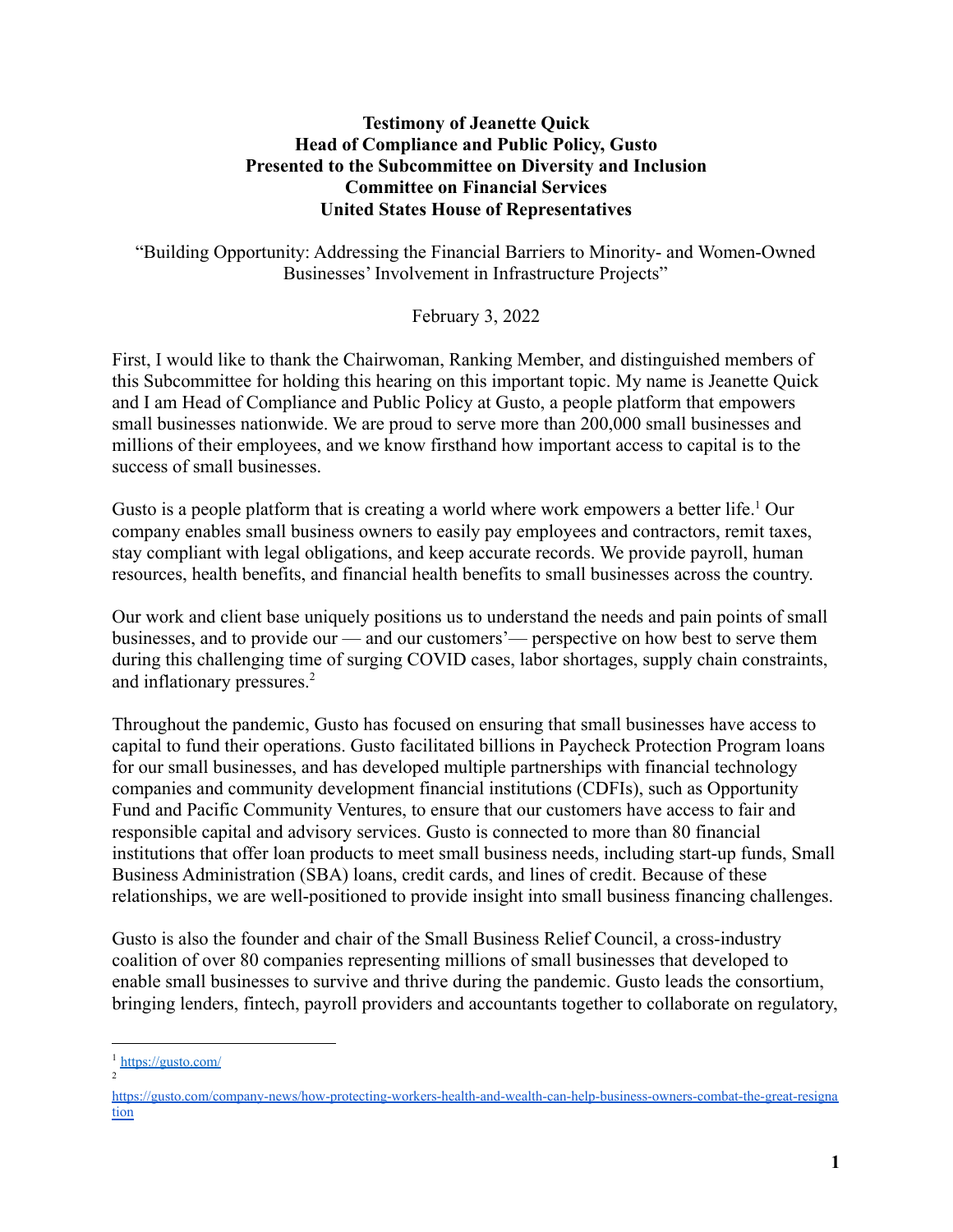operational, and risk issues. SBRC spans different components of the small business financial ecosystem, and includes the largest financial services companies, payroll companies, community development financial institutions (CDFIs) accounting firms, fintechs, and software companies.<sup>3</sup> Gusto's experience leading SBRC has given us a holistic perspective of challenges that minorityand women-owned businesses have faced during the pandemic.

Inequities exacerbated by the pandemic reinforced the need for meaningful action to elevate accountability, meaningful action, and tangible results around representation, inclusion, social impact, and equity (RISE). RISE principles are critical to Gusto's mission of building a world where work empowers a better life, and we are committed to making business, product, and advocacy decisions with equity at the core.<sup>4</sup> Gusto believes that a healthy small business ecosystem is one that is fair and inclusive for all businesses, including women- and minority-owned businesses, and we support proposals that ensure equal access to the financial system and inclusive access to federal procurement and infrastructure projects.

My testimony today will focus on obstacles women- and minority-owned businesses face in starting and expanding their businesses, and highlight policies that can help address the disparities and aid in the recovery of all small businesses, especially those from underserved communities.

### **State of Capital Access for Minority- and Women-Owned Small Businesses**

According to Gusto data, action is needed now to help small businesses across the country. Our data shows small business payroll reserves in hard-hit industries are tighter now than they were during the height of early pandemic lockdowns. Since the start of 2022, 26% of businesses—primarily in the personal services sector—have less than one month of payroll in reserves. That's up from 21% this time last year and 23% in March 2020. That number dropped to around 10% as companies started to receive PPP and other funds. Without the aid that helped those businesses weather the early disruption of the pandemic, small businesses have fewer resources and capacity to absorb future shocks.

Minority-owned businesses have historically experienced unequal access to capital and collateral. For example, white-owned startups begin with more than three times the capital of Black-owned startups, $<sup>5</sup>$  and white-owned startups are seven times more likely to obtain loans</sup> than Black-owned startups during their founding year. <sup>6</sup> Throughout the pandemic, businesses owned by people of color did not receive equitable access to federal aid, despite being hit harder economically.<sup>7</sup> Women- and minority-owned businesses persistently report having lower levels of access to banks and financial institutions, and as was demonstrated during the pandemic, lack of relationships with traditional lenders led to lower access to PPP loans for these groups.<sup>8</sup>

<sup>3</sup> <https://gusto.com/company-news/gusto-announces-small-business-relief-council>

<sup>4</sup> https://gusto.com/company-news/2021-RISE-Report.

<sup>5</sup> [https://www.nber.org/system/files/working\\_papers/w28154/w28154.pdf](https://www.nber.org/system/files/working_papers/w28154/w28154.pdf)

<sup>6</sup> <https://thehill.com/opinion/finance/571824-minority-owned-businesses-face-an-unequal-recovery-an-underfunded-federal?rl=1>

<sup>8</sup> <https://www.fedsmallbusiness.org/medialibrary/FedSmallBusiness/files/2021/sbcs-report-on-firms-owned-by-people-of-color>; <https://www.cbsnews.com/news/women-minority-business-owners-paycheck-protection-program-loans/>; [https://gusto.com/company-news/whats-holding-back-ppp-2-0-a-survey-of-small-businesses;](https://gusto.com/company-news/whats-holding-back-ppp-2-0-a-survey-of-small-businesses) <sup>7</sup> <https://thehill.com/opinion/finance/571824-minority-owned-businesses-face-an-unequal-recovery-an-underfunded-federal?rl=1>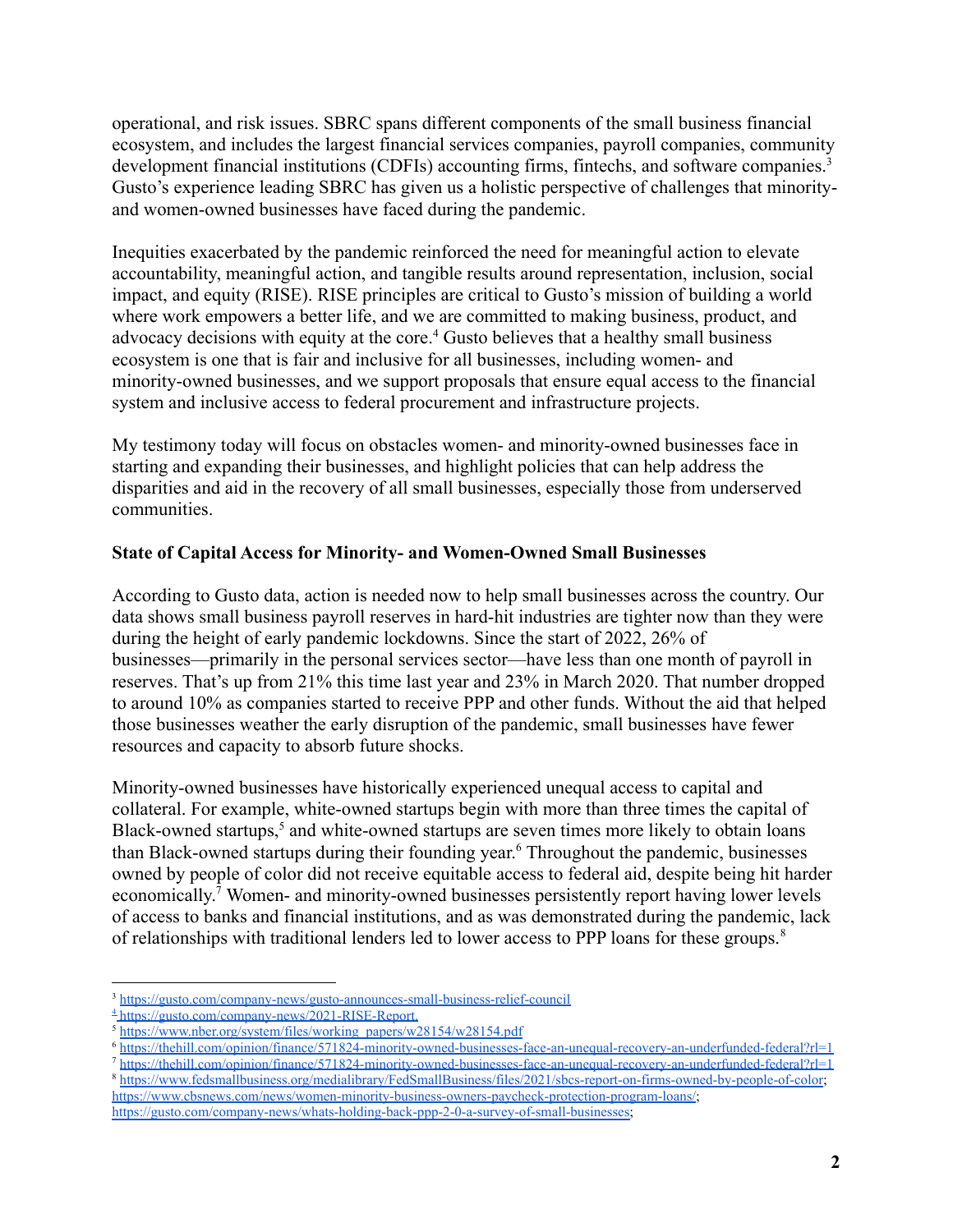Gusto has partnered with the National Association of Women Business Owners (NAWBO) to better understand the experience of women business owners' capital access. When asked about sources of funding, nearly 70% of women business owners said they relied on personal savings while just 15% of women business owners used an SBA-backed loan.<sup>9</sup> Notably, nearly half of the minority business owners in the study responded that they were interested in SBA loans but had not received one due to challenges in the application process – which was more than double the rate of white business owners. $10<sup>10</sup>$ 

Our research also found that nearly half of all businesses started by women in the past year are minority-owned, who largely started these businesses out of economic need.<sup>11</sup> The COVID pandemic exacerbated the adversity that women entrepreneurs face, and women, in turn, responded by transforming challenge into opportunity. This is further illustrated by the 31% of women business owners that have school-aged children at home, who simultaneously face the demands of keeping their business afloat while providing childcare and education to their children in the midst of unreliable Delta and Omicron spikes.<sup>12</sup> These points illustrate the vital role that women owned businesses play in helping the economy to recover and we should prioritize Federal policies that help them thrive.

Our data shows that the government can and should do a better job of outreach to these communities to ensure they have access to financial products and services that can meet the needs of their businesses. Existing resources – such as the Minority Business Development Agency, Women's Business Centers, and Small Business Development Centers – should be better resourced to facilitate education and connections between banks, CDFIs, and other financial institutions.

Gusto supports additional resources for underserved communities, and is encouraged that legislation is being discussed that would require the Securities and Exchange Commission to expand the scope of its Advocate for Small Business Capital Formation to conduct targeted outreach to women- and minority-owned businesses. This Federal financial education and outreach program could help expand access to capital.

### **Speed Up Government Payments to Small Businesses**

Another challenge that we identified for small businesses that work on federal contracts is the slowness of getting paid by the government for work already completed. In 2020, Gusto was a leader of the PayToday coalition, a group of small business technology companies, which focused on amplifying awareness of outstanding receivables owed to small businesses from governments and businesses.<sup>13</sup> According to coalition data, small businesses are owed around \$900 billion and take on average 28 days to get paid, and even longer for government

[https://gusto.com/company-news/how-the-pandemics-childcare-crisis-impacted-women-owned-businesses-and-altered-their-futur](https://gusto.com/company-news/how-the-pandemics-childcare-crisis-impacted-women-owned-businesses-and-altered-their-future) [e.](https://gusto.com/company-news/how-the-pandemics-childcare-crisis-impacted-women-owned-businesses-and-altered-their-future)

<sup>10</sup> <https://gusto.com/company-news/re-opening-for-business-the-tools-tech-and-policies-women-need-to-succeed> <sup>9</sup> <https://gusto.com/company-news/re-opening-for-business-the-tools-tech-and-policies-women-need-to-succeed>

<sup>11</sup>[https://gusto.com/company-news/providing-for-those-who-provide-a-report-on-breadwinning-women-business-owners-their-cri](https://gusto.com/company-news/providing-for-those-who-provide-a-report-on-breadwinning-women-business-owners-their-critical-role-in-the-economic-recovery) [tical-role-in-the-economic-recovery](https://gusto.com/company-news/providing-for-those-who-provide-a-report-on-breadwinning-women-business-owners-their-critical-role-in-the-economic-recovery)

 $12$ [https://gusto.com/company-news/how-the-pandemics-childcare-crisis-impacted-women-owned-businesses-and-altered-their-fut](https://gusto.com/company-news/how-the-pandemics-childcare-crisis-impacted-women-owned-businesses-and-altered-their-future) [ure](https://gusto.com/company-news/how-the-pandemics-childcare-crisis-impacted-women-owned-businesses-and-altered-their-future)

 $\frac{13 \text{ https://fundbox.com/blog/coalition-launches-paytoday/}}{13 \text{ https://fundbox.com/blog/coalition-launches-paytoday/}}$  $\frac{13 \text{ https://fundbox.com/blog/coalition-launches-paytoday/}}{13 \text{ https://fundbox.com/blog/coalition-launches-paytoday/}}$  $\frac{13 \text{ https://fundbox.com/blog/coalition-launches-paytoday/}}{13 \text{ https://fundbox.com/blog/coalition-launches-paytoday/}}$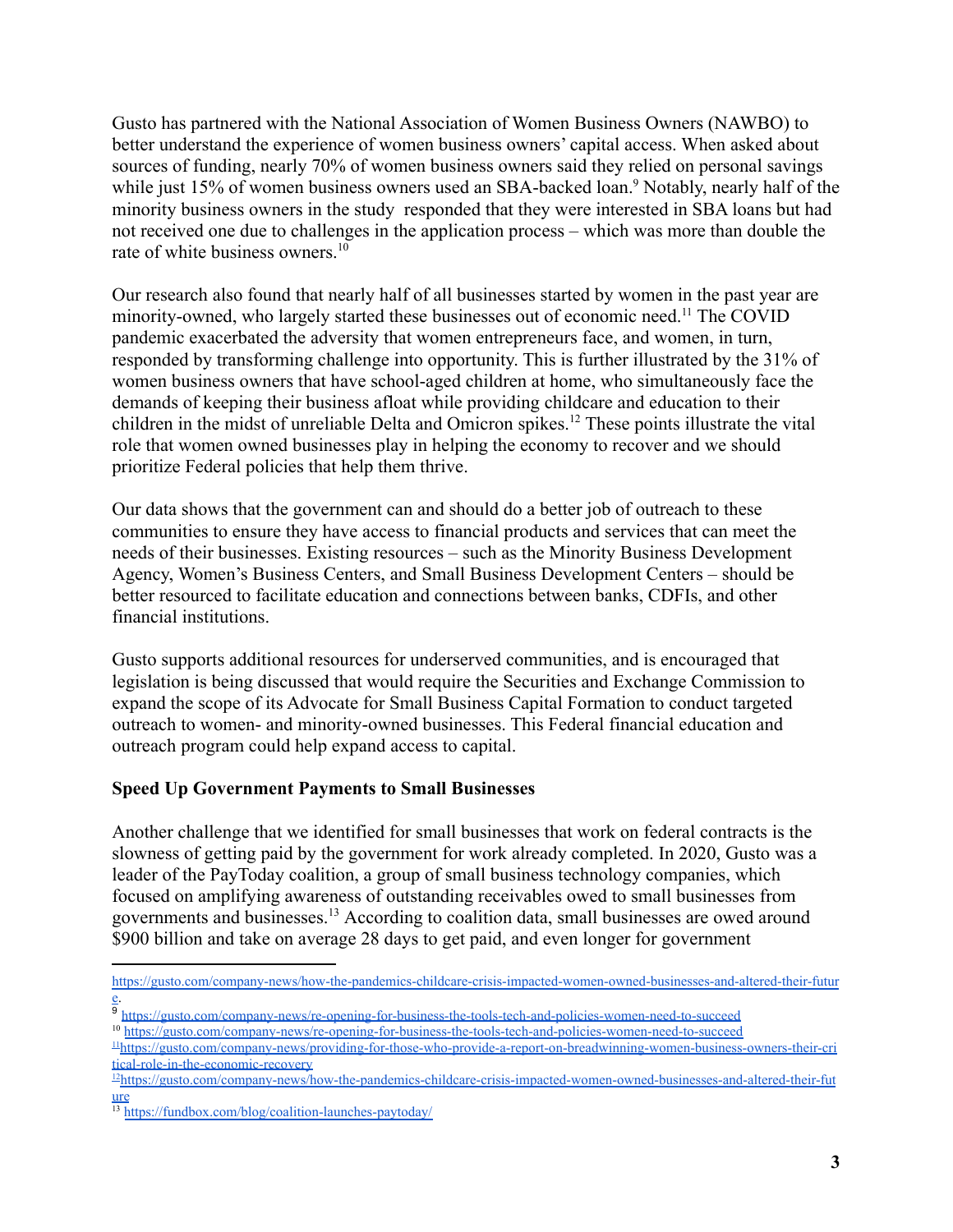payments.<sup>14</sup> This leads to a mismatch in capital access between when a small business incurs expenses and receives payments – which can lead to businesses needing bridge loans while waiting to be paid by the government.

A meaningful action the Subcommittee can consider to benefit women- and minority-owned businesses is to require prompt payment to all small businesses that have contracted (or subcontracted) with the government. For example, under the Obama administration, the QuickPay Initiative guaranteed payment in 15 days. That kind of requirement for states distributing infrastructure dollars will ensure businesses are rightfully paid on time without needing to incur new debt.

Delaying payment is most damaging to the businesses with the least access to capital. As we have noted, women- and minority-owned small businesses are often those that have the least access to traditional financial services, startup capital, or personal resources, which makes it even more important that government payments are made on time.

## **Federal Women- and Minority-Owned Business Contracting**

Gusto supports the administration's goal of ensuring that 15% of all Federal contracts go to small and disadvantaged businesses by 2025. Currently, only 10 percent of federal agencies' total contracting dollars go to minority-owned businesses.<sup>15</sup> This initiative can help entrepreneurs of color overcome long-standing barriers to entry and boost our economy at a time when recovery remains uncertain.

### **State Small Business Credit Initiative (SSBCI)**

Gusto was encouraged that the American Rescue Plan included \$10 Billion to reauthorize the State Small Business Credit Initiative (SSBCI), and we urged the Treasury Department to ensure that these funds reach small businesses owned by women and minorities.<sup>16</sup> These businesses were disproportionately left out of the PPP program, which makes the expansion of SSBCI all the more important to aid in recovery. <sup>17</sup> Additionally, Federal data shows that minority business owner credit applications fare worse than white-owned businesses and are more reliant on personal funds to meet business needs; SSBCI can help address these disparities by focusing funds on business owners that are the most left out of the financial system.<sup>18</sup>

Gusto supports the proposed bill that would require annual reporting by States on the entities that receive SSBCI contracts, which will bring transparency to the program to evaluate equal access. Additionally, these reporting requirements will ensure that states distribute consistent assistance.

16

<sup>14</sup> <https://fundbox.com/blog/coalition-launches-paytoday/>

<sup>15</sup> <https://www.sba.gov/blog/sba-releases-fy-2020-disaggregated-contracting-data>

<sup>17</sup> [ess-credit-initiative-ssbci-prioritize-underserved-businesses](https://gusto.com/company-news/small-business-relief-council-sbrc-letter-to-the-treasury-department-urging-that-the-small-business-credit-initiative-ssbci-prioritize-underserved-businesses) [https://gusto.com/company-news/small-business-relief-council-sbrc-letter-to-the-treasury-department-urging-that-the-small-busin](https://gusto.com/company-news/small-business-relief-council-sbrc-letter-to-the-treasury-department-urging-that-the-small-business-credit-initiative-ssbci-prioritize-underserved-businesses)

[https://www.brookings.edu/research/new-data-shows-small-businesses-in-communities-of-color-had-unequal-access-to-federal-c](https://www.brookings.edu/research/new-data-shows-small-businesses-in-communities-of-color-had-unequal-access-to-federal-covid-19-relief/) [ovid-19-relief/](https://www.brookings.edu/research/new-data-shows-small-businesses-in-communities-of-color-had-unequal-access-to-federal-covid-19-relief/)

<sup>&</sup>lt;sup>18</sup> <https://www.fedsmallbusiness.org/survey/2019/report-on-minority-owned-firms>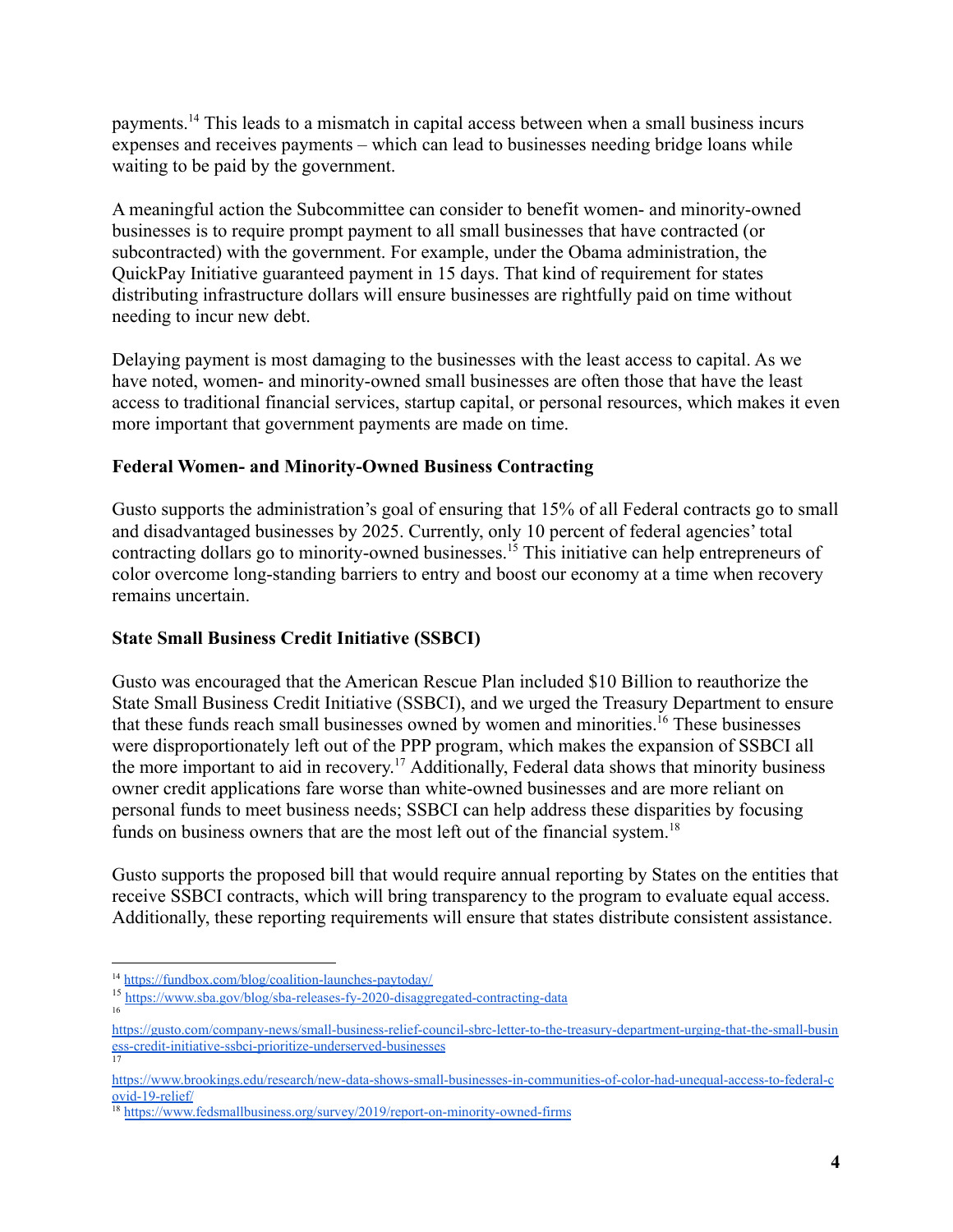### **Minority Business Development Agency (MBDA)**

The MBDA is essential to the recovery of minority-owned businesses, and Gusto advocated for its codification and expanded budget in the Infrastructure Investment and Jobs Act. Since 1969, the MBDA has been the only agency exclusively focused on expanding opportunities for businesses of color. The agency has long enjoyed bipartisan support and will be crucial to assisting entrepreneurs in underserved communities start and expand their businesses through technical training and assistance, import/export counseling and development services.

Gusto is encouraged that the Committee is considering legislation focused on providing equity funding through the MBDA to low-wealth minority business owners. These targeted funds coupled with technical assistance and training from the MBDA will have an amplified impact on businesses and the communities they serve. It is important that there is also consistency in government definitions around "low wealth communities" under the MBDA.

### **Small Business Administration Modernization**

Gusto supports reforming the SBA to better target women- and minority-owned businesses to ensure that they have better access to credit by reducing barriers for SBA lenders and changing program requirements to increase eligibility.

Gusto has recommended<sup>19</sup>:

- SBA should incentivize private lenders to reenter the small business lending market, which will expand access to loans with better terms for underserved borrowers.
- Reduce barriers to SBA lender approval and requirements: Many banks and fintechs have expressed concern that lenders are not writing small 7(a) loans because of the lack of cost benefit, time and paperwork requirement. Streamlining the application process and alleviating the difficulties would encourage more banks to participate in 7(a) lending.
- Use of alternate data and technology to better price a business's credit risk: Additional data points of reference are useful when determining a company's credit risk. There is a role for payroll companies, like Gusto, in evaluating a small business's propensity to be late in meeting payroll and its employee turnover – both measurable indicators.

Many small businesses are prohibited from SBA funding due to requirements for collateral, no previous criminal convictions, strong personal credit, significant documentation, and two verifications of being unable to obtain credit elsewhere. Typically, underrepresented communities and newer entrepreneurs do not have many of these criteria established, making them ineligible to participate. Gusto has suggested the SBA evaluate whether its programs are accessible to all populations on an equal basis and adjust accordingly, and encourage the private market to evaluate its fair lending practices.

# **Broadband Infrastructure**

<sup>19</sup> <https://www.discoursemagazine.com/economics/2020/11/09/surviving-the-winter/>